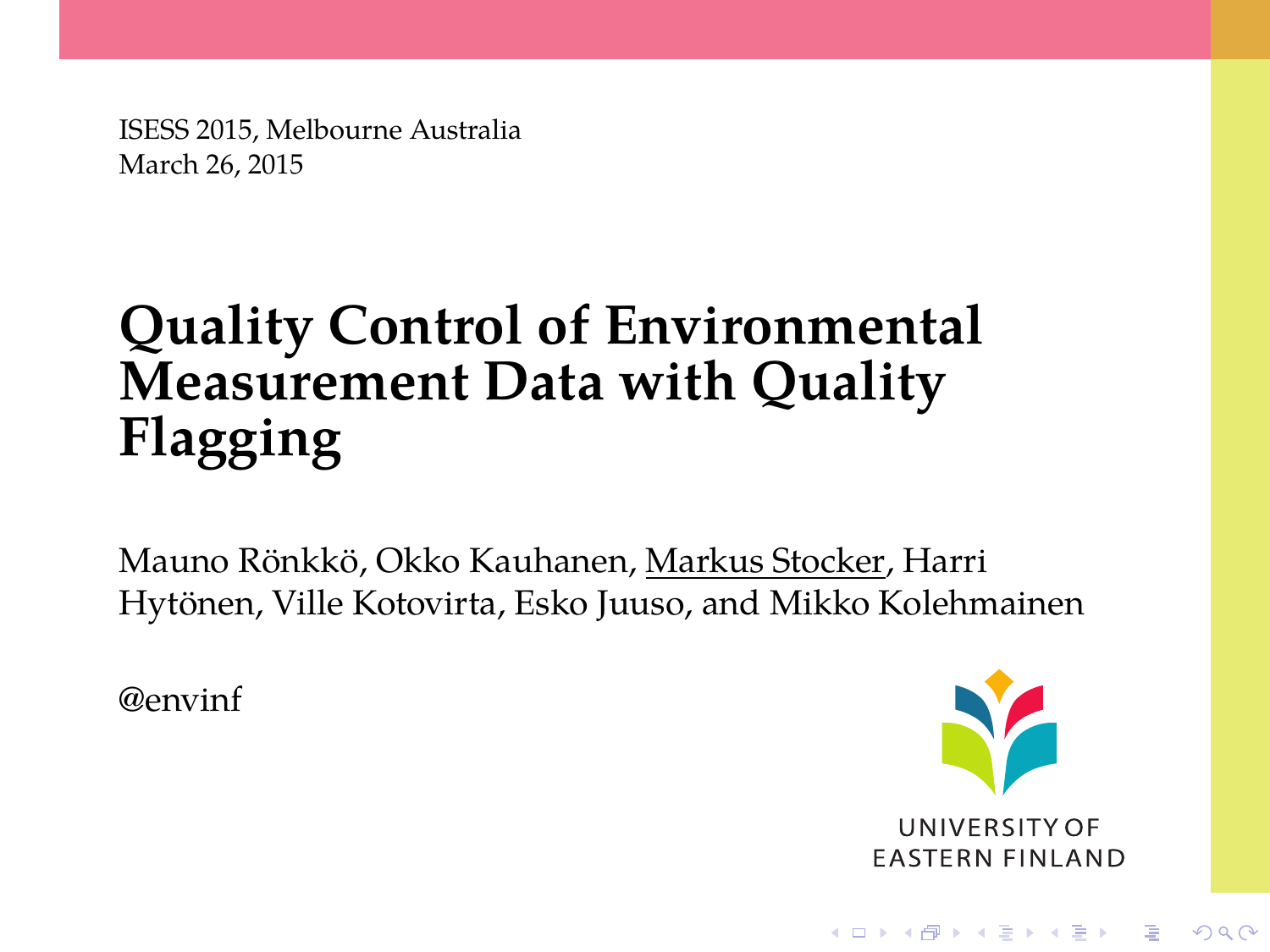## Introduction

- $\blacktriangleright$  Increased interest in environmental monitoring
	- $\triangleright$  For process understanding, assess human impact, ...
	- Increasingly automated and large scale
	- $\triangleright$  Example projects include SMEAR, ICOS, NEON, GLEON
- $\triangleright$  Measurement, the process, prone to disruptions
- Resulting data often of low quality
- <sup>I</sup> Standard data *representation* models exist, e.g. OGC
	- Attribute resultQuality to represent quality (value)
- $\blacktriangleright$  However,
	- ▶ How to assess quality?
	- $\blacktriangleright$  How to assess quality in real-time?



**KOD KAR KED KED E LOQO**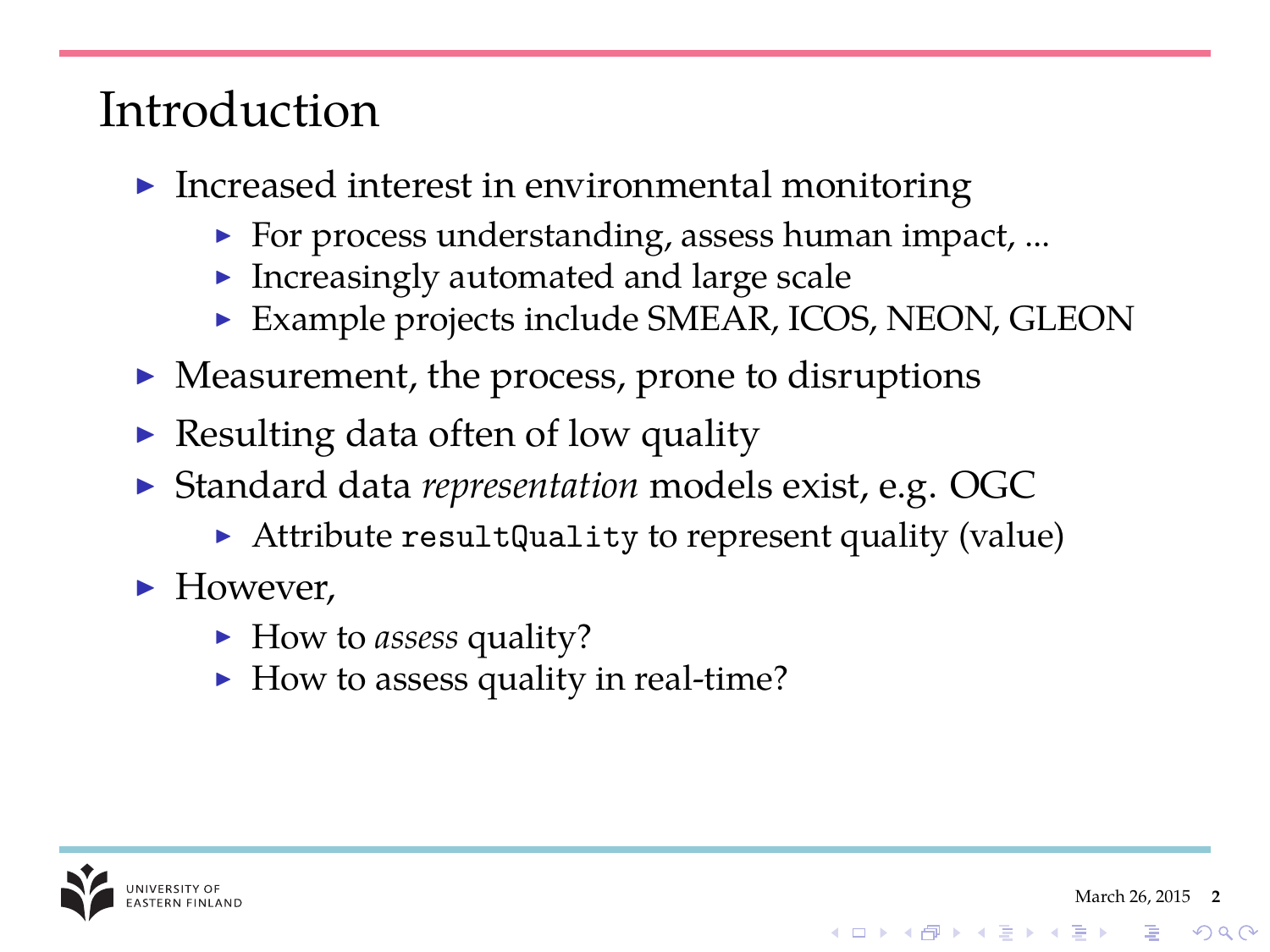## Household water consumption



- $\blacktriangleright$  Quantity of water consumed between consecutive time points
- $\triangleright$  Positive values possible
	- $\blacktriangleright$  Peaks plausible
- $\triangleright$  Zero values possible
	- $\blacktriangleright$  Most frequent?
- $\triangleright$  Negative values make no sense!

**K ロ ト K 何 ト K ヨ ト** 



 $\Omega$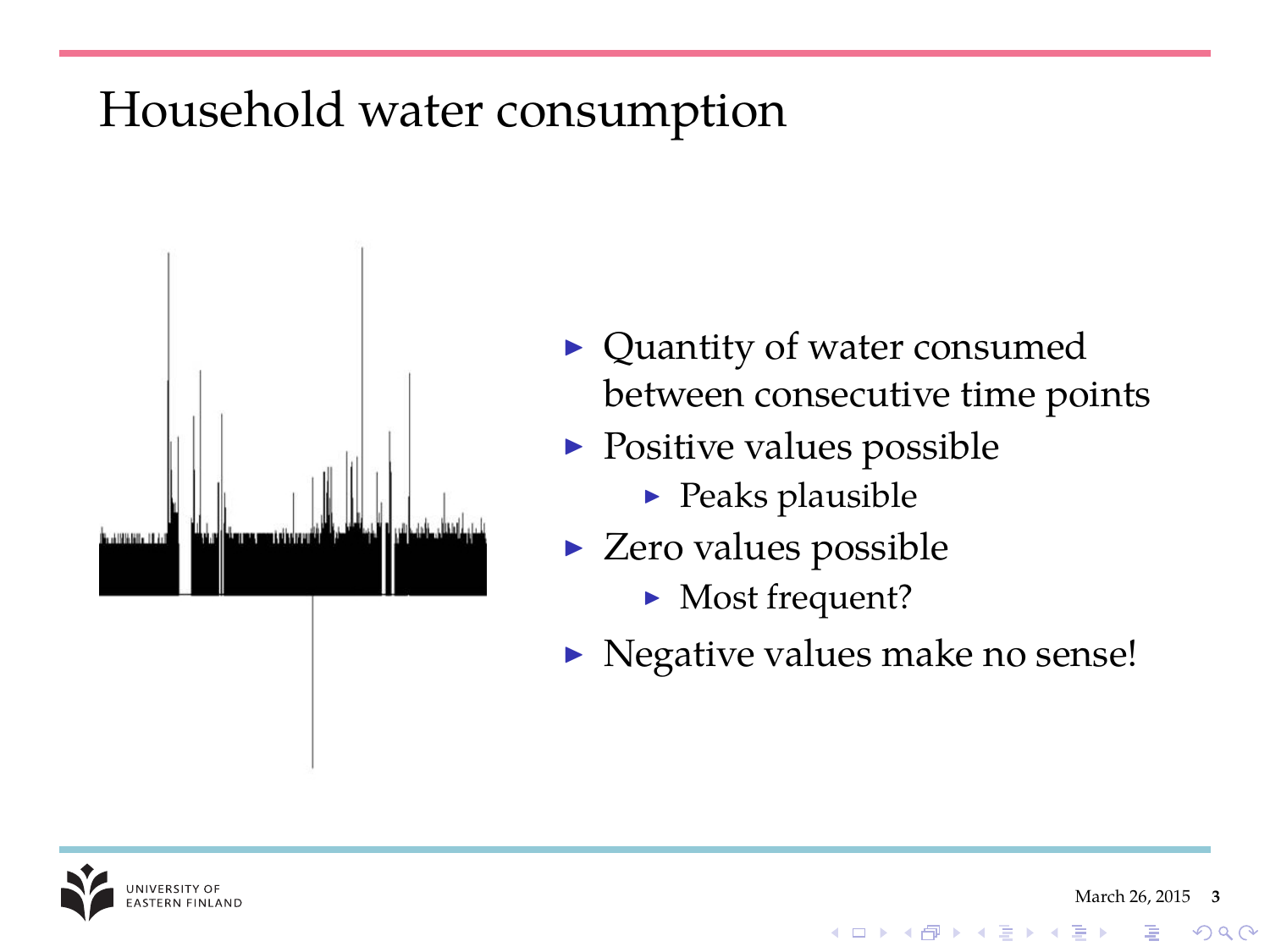## Aims

- $\triangleright$  Discuss quality control of measurement data
	- $\triangleright$  Using quality flagging
- $\blacktriangleright$  Implement quality flagging
	- ▶ Using an ESB-based software architecture



K ロ X K @ X K 할 X X 할 X : 할 X Y Q Q @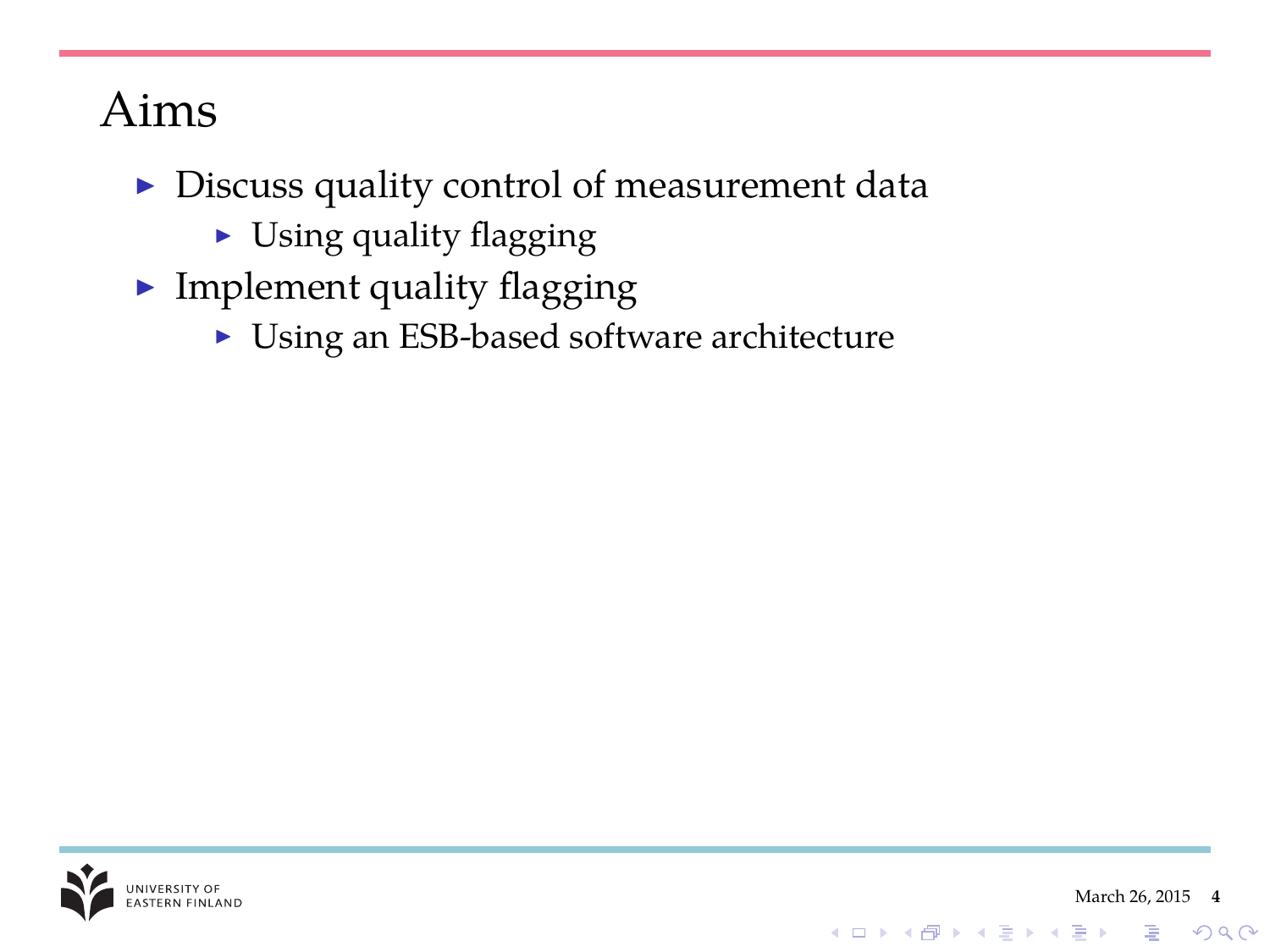## Quality control of measurement data

- $\triangleright$  Applications may want quality of individual data point
	- ▶ Meaning quality at *dataset* level is insufficient
- $\blacktriangleright$  In such cases, utilize quality flagging
- $\triangleright$  With a flagging scheme, such as that of
	- $\triangleright$  Nordic meteorological institutes<sup>[1]</sup>
	- ▶ Four quality control levels: QC0, QC1, QC2, HQC
	- $\blacktriangleright$  Ten quality flag values:  $0 \dots 9$
	- $\triangleright$  Formula to compute overall quality flag
	- $\blacktriangleright$  Interpretation specific for weather measurements
	- $\triangleright$  We propose a generic interpretation



 $2990$ 

イロト 不優 トイヨト イヨト 一重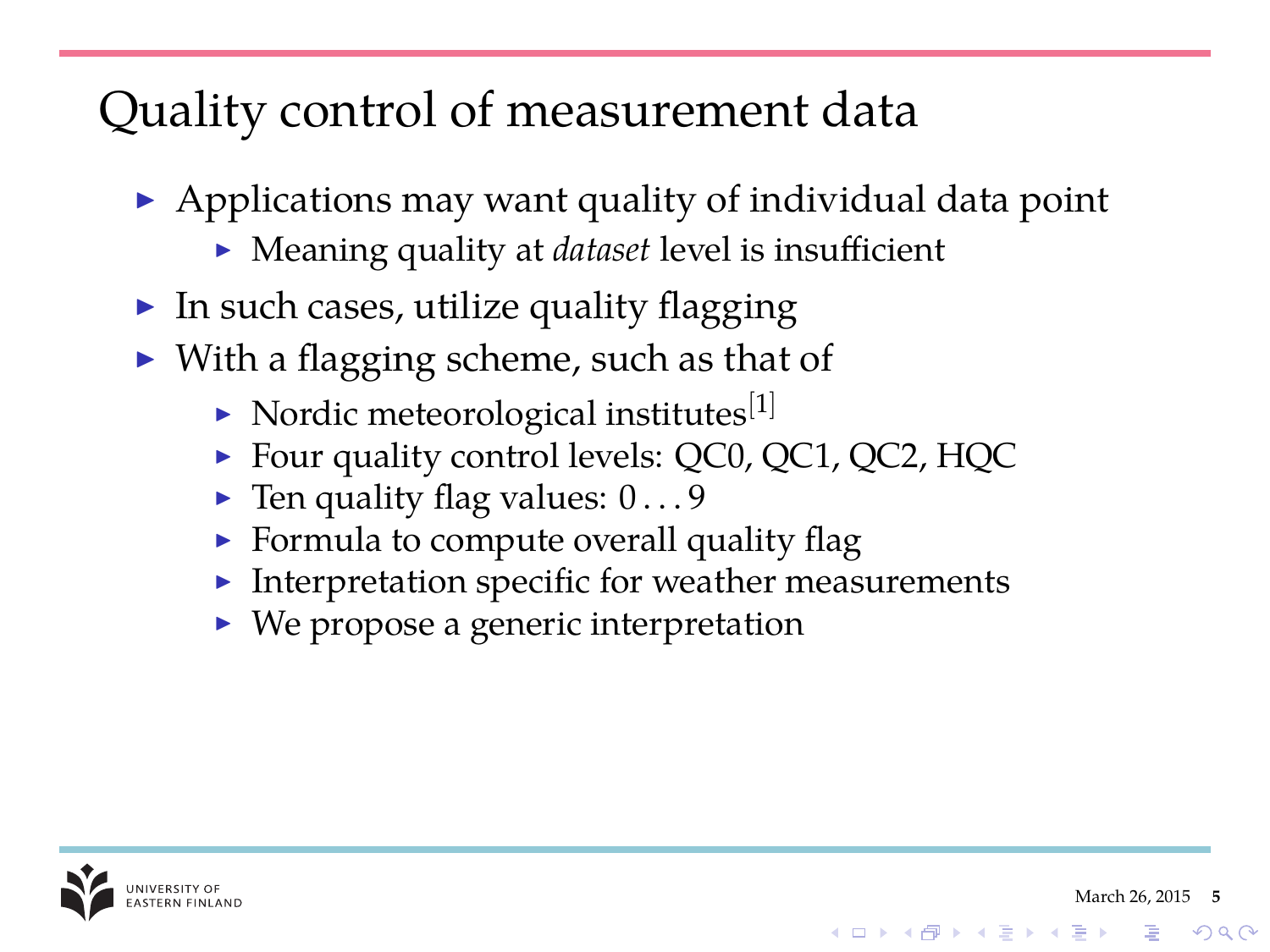## Quality control levels

|                 | Level Performed by      | Mode      |
|-----------------|-------------------------|-----------|
| OC <sub>0</sub> | Device or station       | Real-time |
| QC1             | Data acquisition system | Real-time |
| QC <sub>2</sub> | Data management system  | Batch     |
|                 | HQC Human operator      | Batch     |



K ロ ▶ K @ ▶ K 할 > K 할 > 1 할 > 1 이익어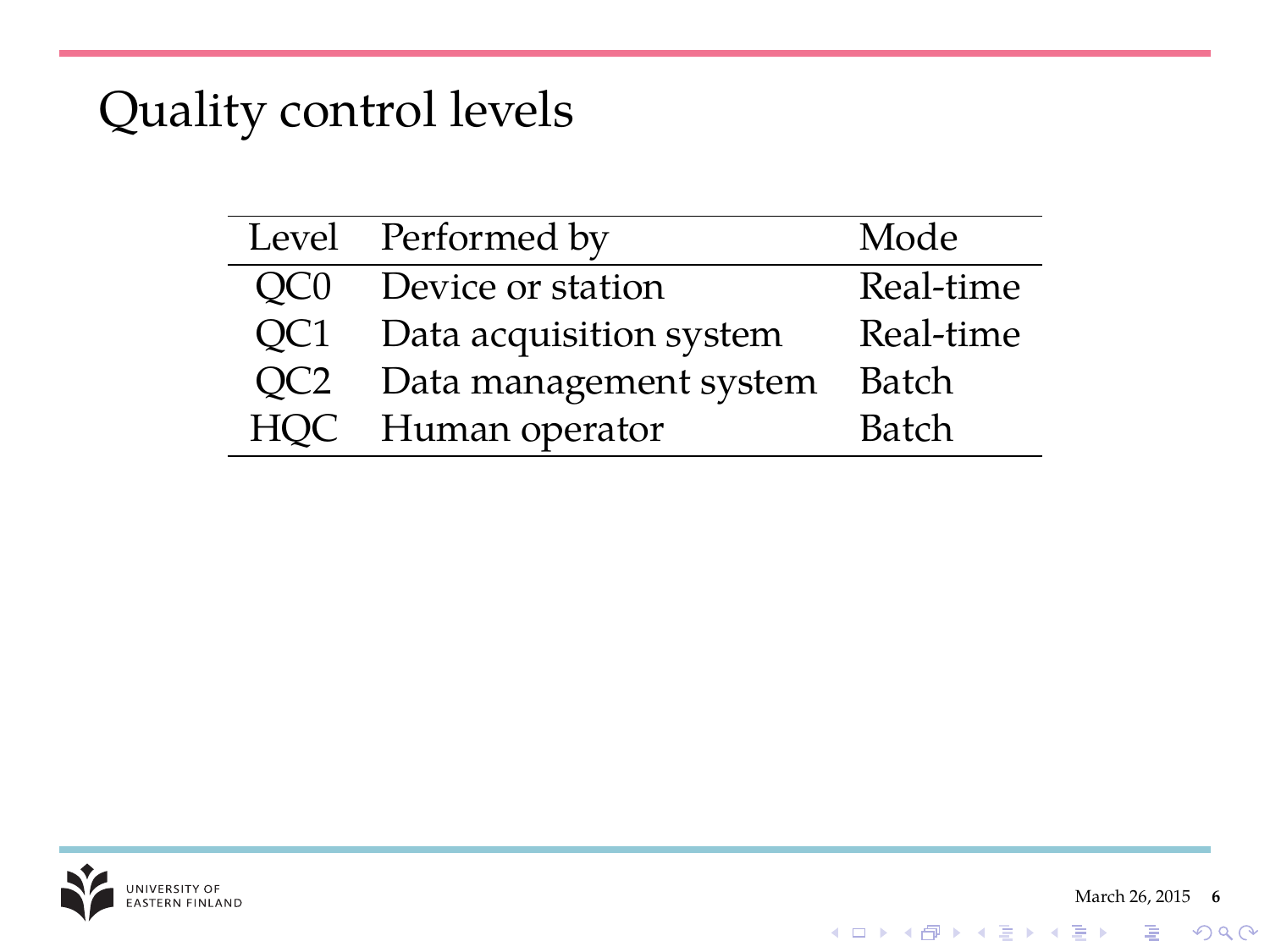## Quality flag values and interpretations

| Value | Original interpretation    | Generic interpretation |
|-------|----------------------------|------------------------|
| 0     | No check performed         | Value not checked      |
| 1     | Observation is ok          | Approved value         |
| 2     | Suspected small difference | Suspicious value       |
| 3     | Suspected big difference   | Anomalous value        |
| 4     | Calculated value           | Corrected value        |
| 5     | Interpolated value         | Imputed value          |
| 6     | (Not defined originally)   | Erroneous value        |
| 7     | (Not defined originally)   | Frozen value           |
| 8     | Missing value              | Missing value          |
| 9     | Deleted value              | Deleted value          |



 $\equiv$  990

イロトメ 倒 トメ 君 トメ 君 トー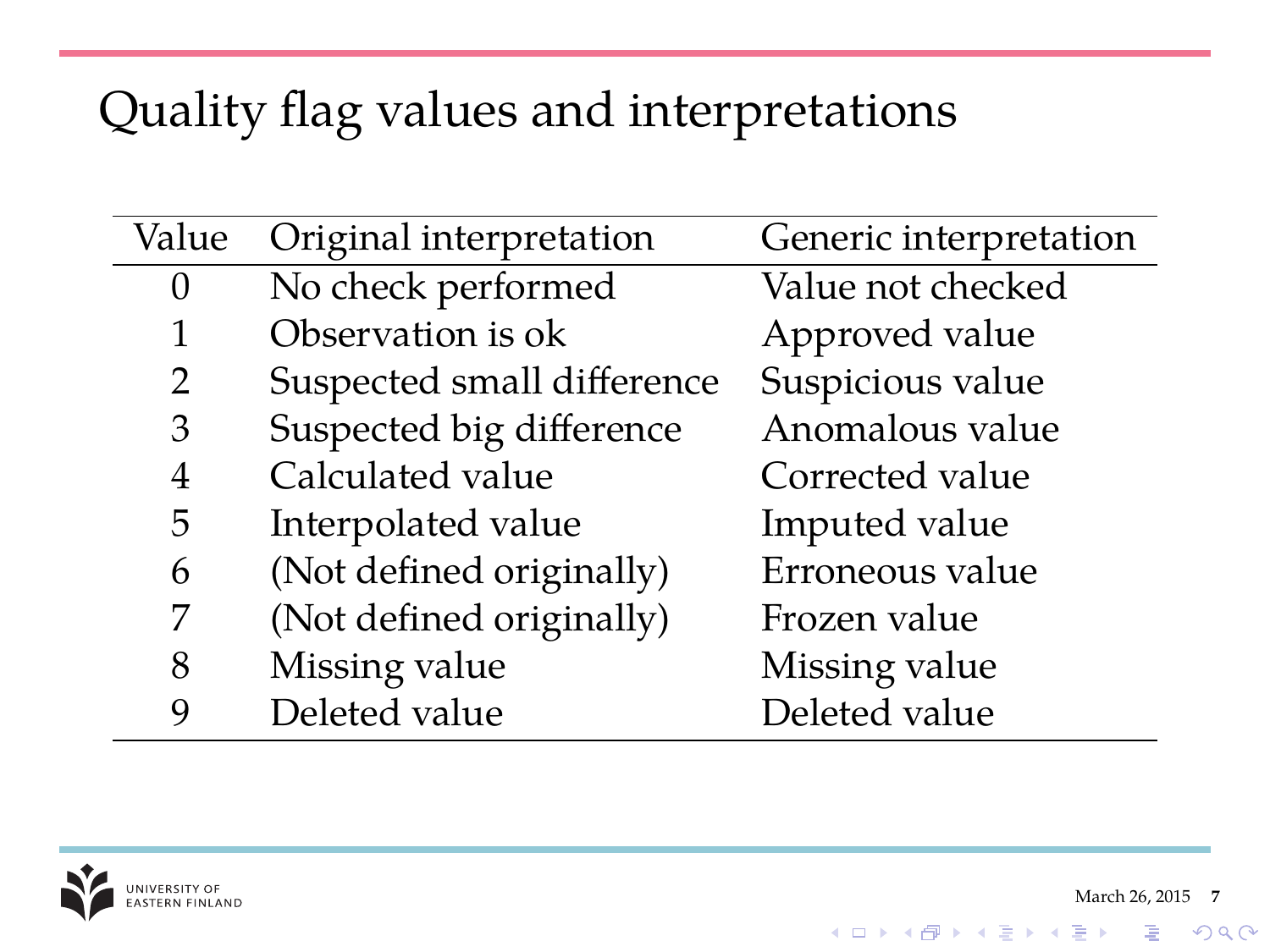## Quality flag and example data

The quality flag *C* is computed as follows:

 $C = E_{QCD} + 10 \times E_{QCD} + 100 \times E_{QCD} + 1000 \times E_{HDC}$ 

where  $E_{QC0}$ ,  $E_{QC1}$ ,  $E_{QC2}$ ,  $E_{HOC}$  are quality flag values for the corresponding quality control level.

| time             | room temperature quality flag |      |
|------------------|-------------------------------|------|
| 2015-03-10T09:30 | 3.1                           | 9330 |
| 2015-03-10T09:30 | 21.8                          | 4000 |

9330 = Value not checked by device; anomalous value by data acquisition and management systems; deleted value by human operator. 4000 = Corrected value by human operator.

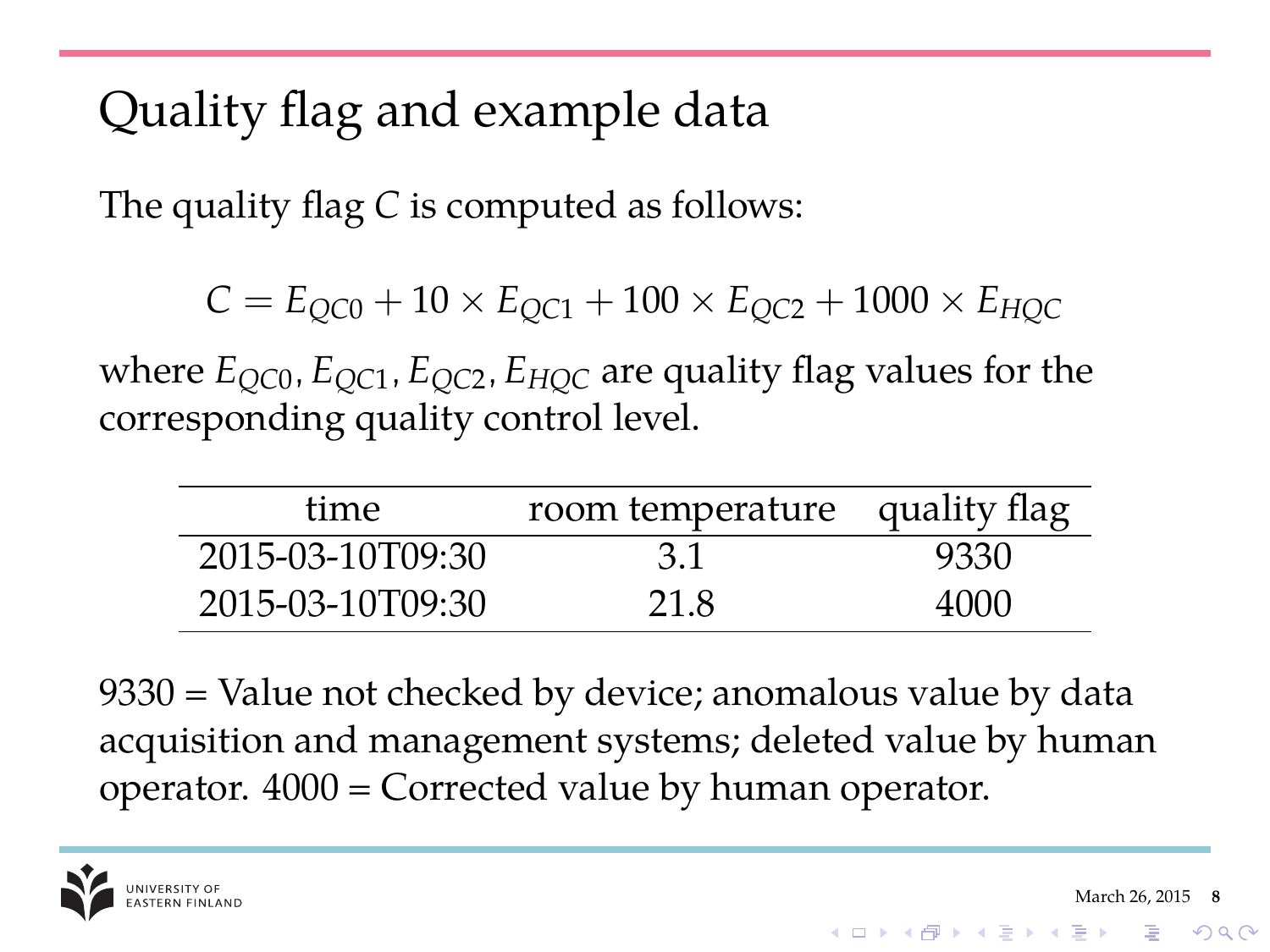## Implement quality flagging



NIVERSITY OF NIVERSITI OF<br>ASTERN FINLAND

March 26, 2015 **9**

 $\equiv$  990

イロトメ 倒 トメ 君 トメ 君 トー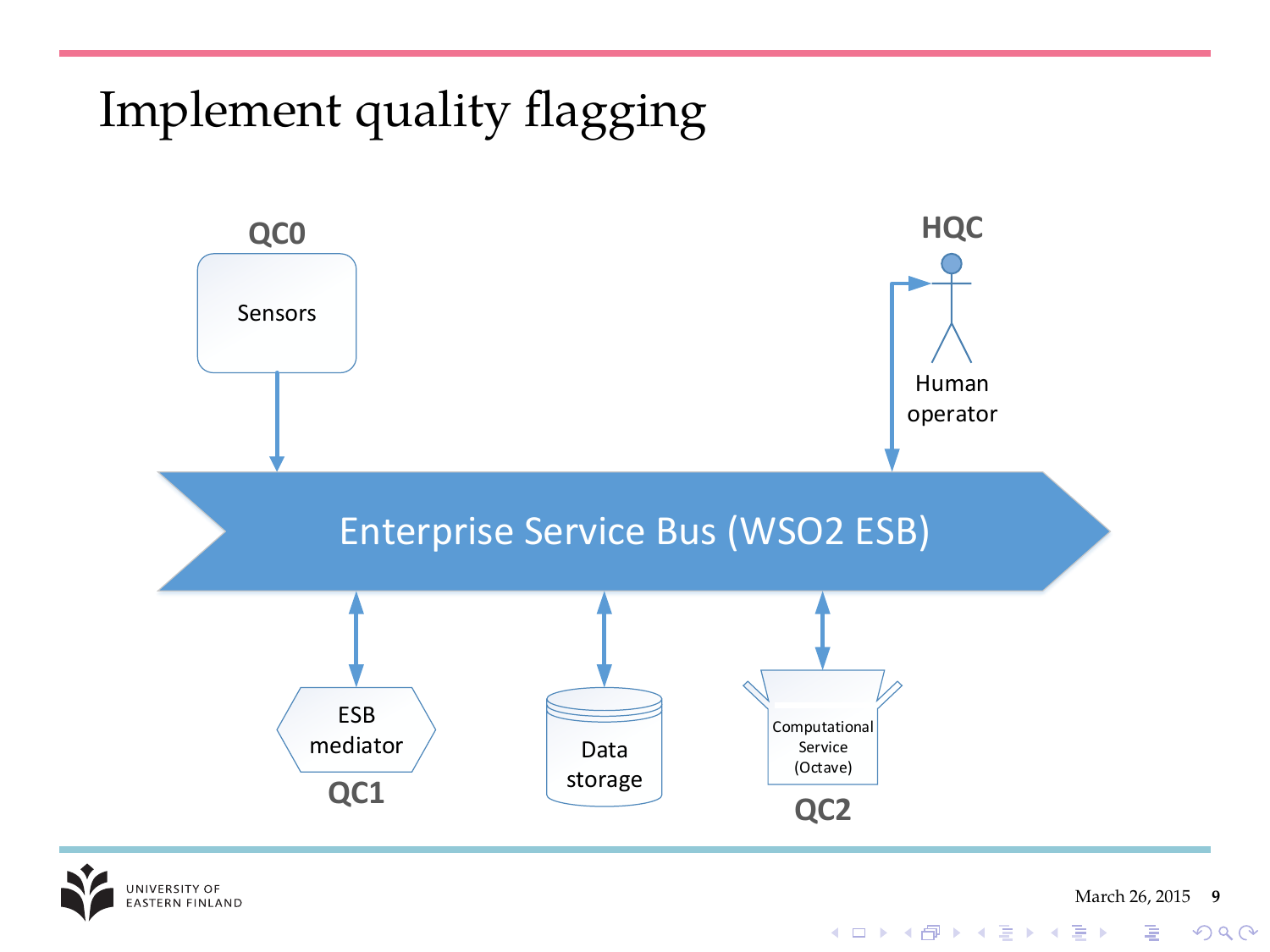## Case study

- $\blacktriangleright$  Monitoring of residential buildings
- $\blacktriangleright$  Tested for room temperature and water consumption
- $\blacktriangleright$  Implemented ESB architecture
- $\blacktriangleright$  Tested various statistical methods
- ► Low-cost sensors do not perform QC0
- $\triangleright$  Instead, QC1 also performs QC0 checks



 $2990$ 

イロメイタメイをメイをメー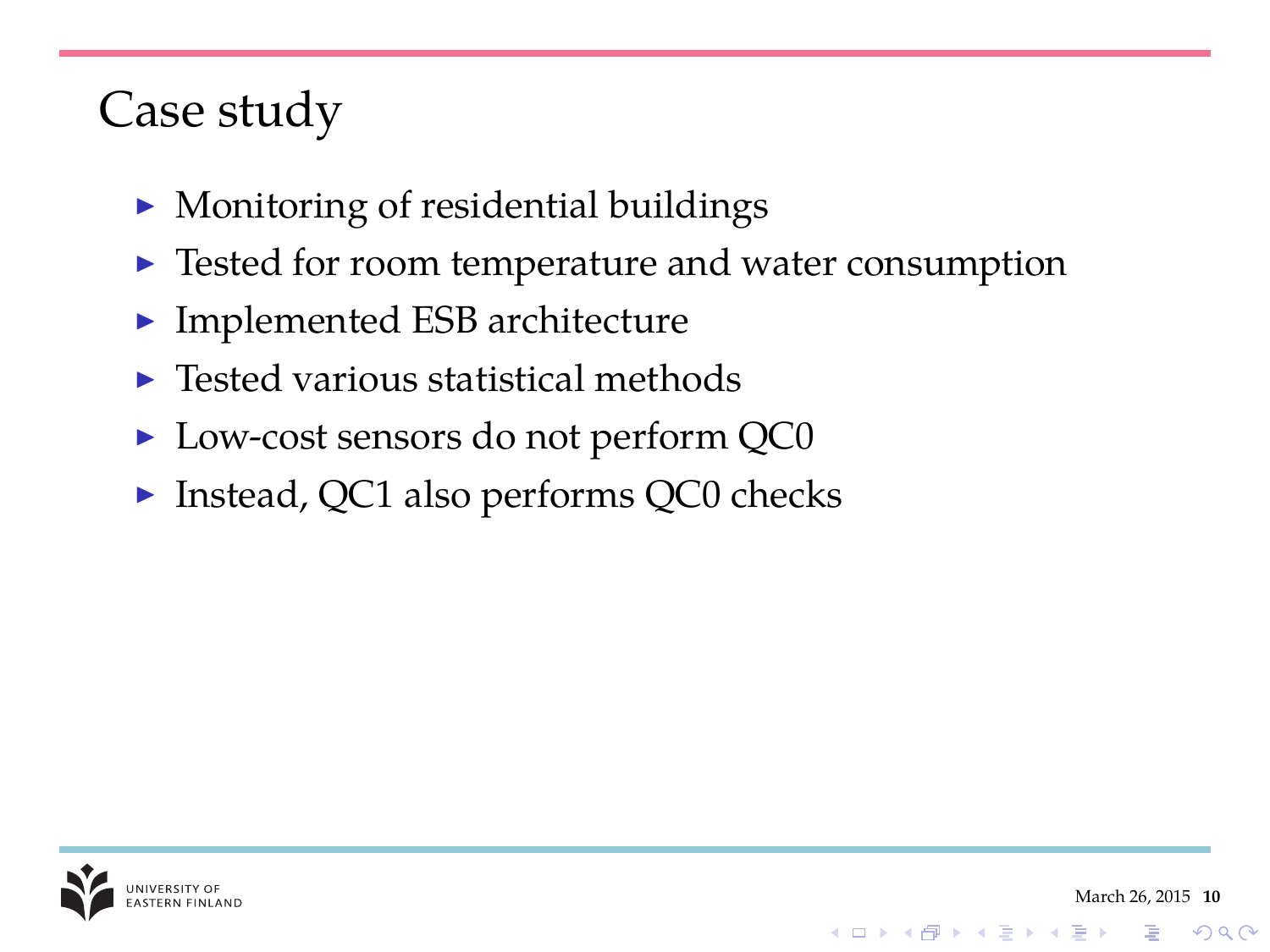#### Room temperature data quality control





March 26, 2015 **11**

K ロ ▶ K @ ▶ K 할 ▶ K 할 ▶ . 할 | K 9 Q @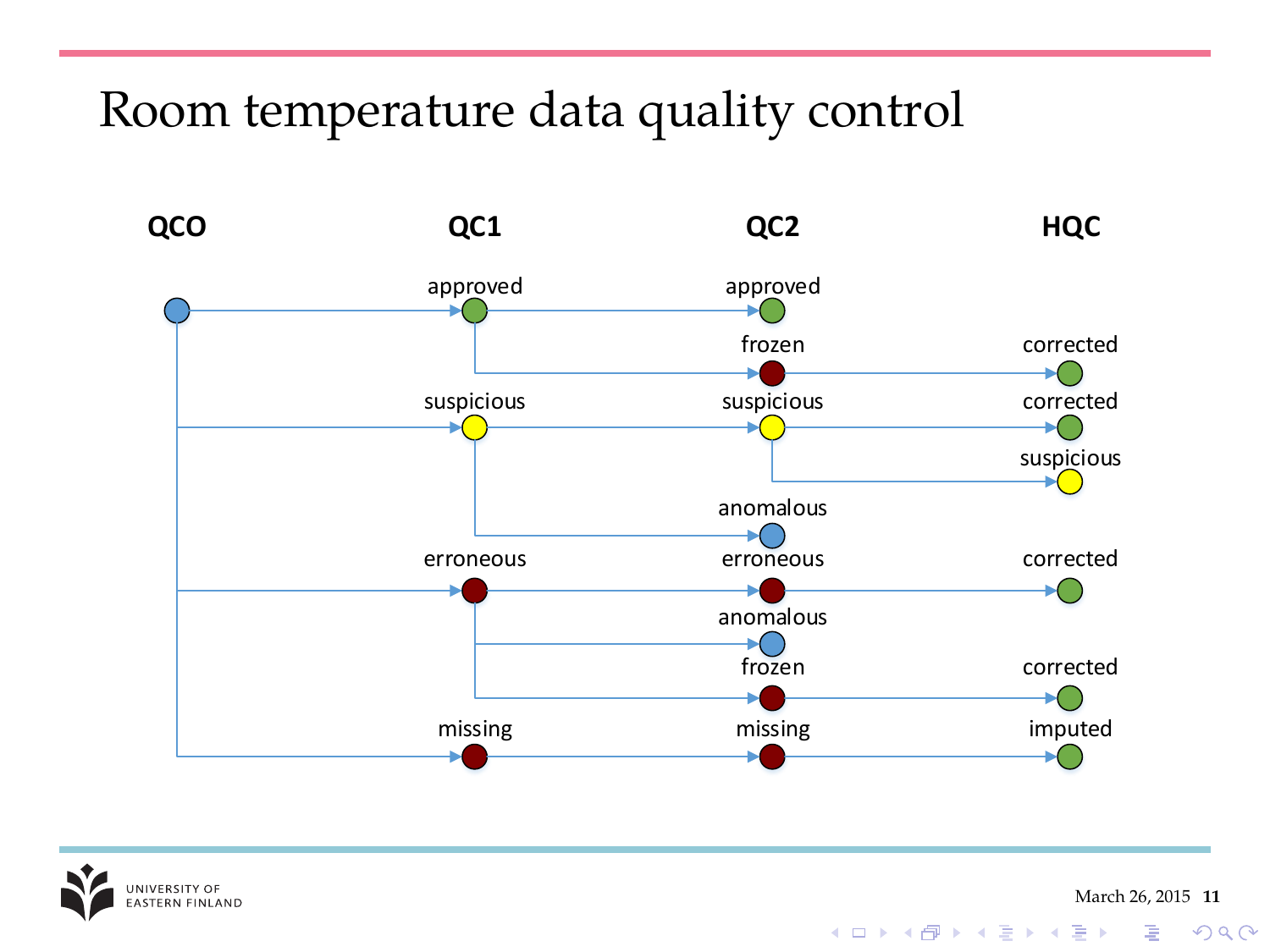## Related work

- $\blacktriangleright$  I IncertML $^{[2]}$ 
	- $\blacktriangleright$  Utilized in measurement data quality control<sup>[3,4]</sup>
	- $\triangleright$  Proposed also as extension to OGC standards
	- $\blacktriangleright$  Interoperable representation of probabilistic uncertainties
	- $\blacktriangleright$  However, uncertainty primarily at dataset level
	- Also, uncertainty  $\neq$  quality
- ▶ Quality flagging done at device level, e.g. Vaisala



**KORK STRAIN A STRAIN A STRAIN**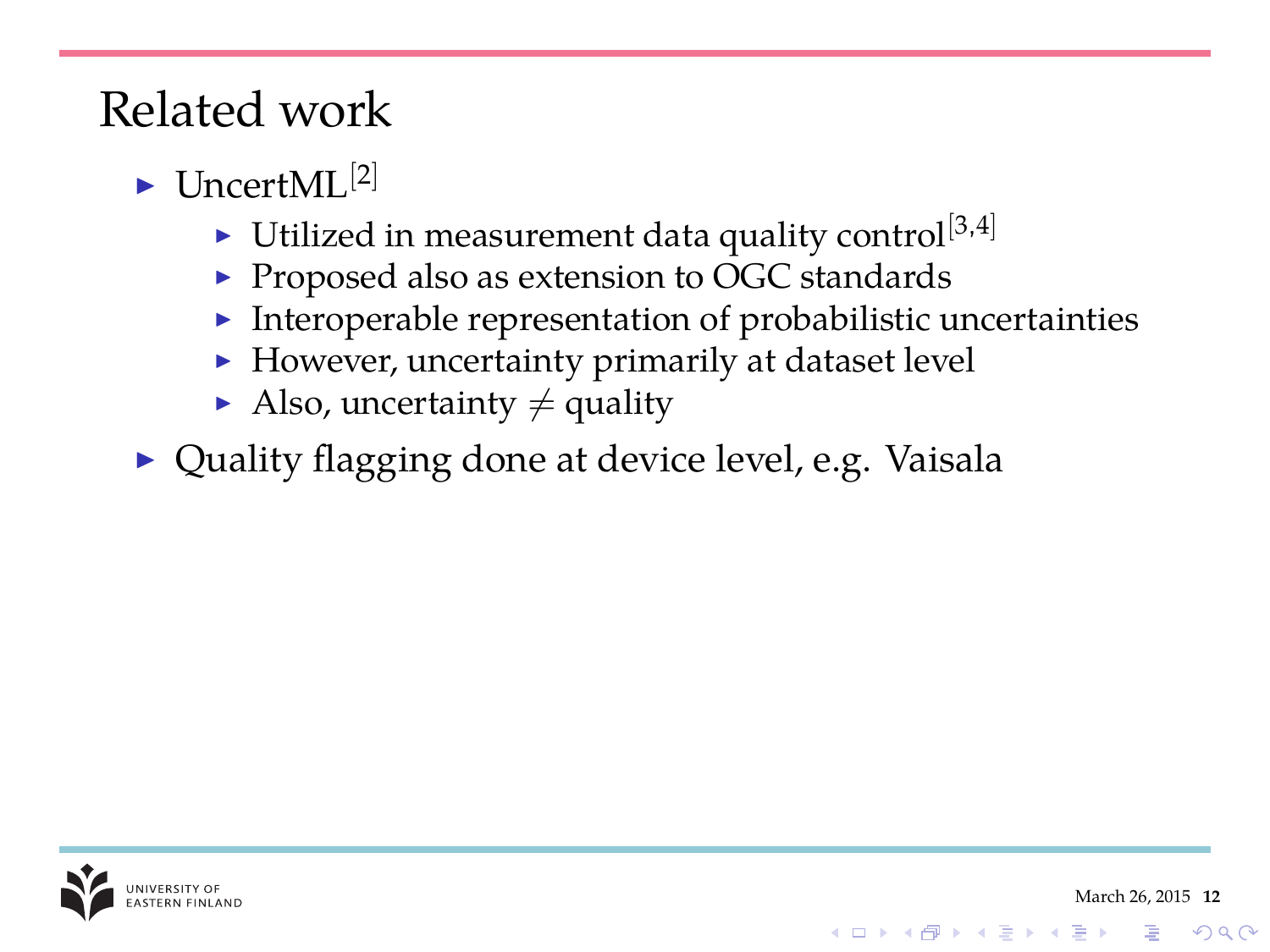#### Take aways

- $\triangleright$  Quality flagging for measurement data quality control
- $\blacktriangleright$  Requires some flagging scheme
- $\blacktriangleright$  Advantages of
	- $\blacktriangleright$  Flagging: individual data point, querying, diagnostics
	- ▶ ESB: reconfiguration, data format support, scalability
- $\blacktriangleright$  Disadvantages
	- $\triangleright$  Quality flag interpretation is implicit
	- $\blacktriangleright$  Flags may be too coarse



**KORK STRAIN A STRAIN A STRAIN**